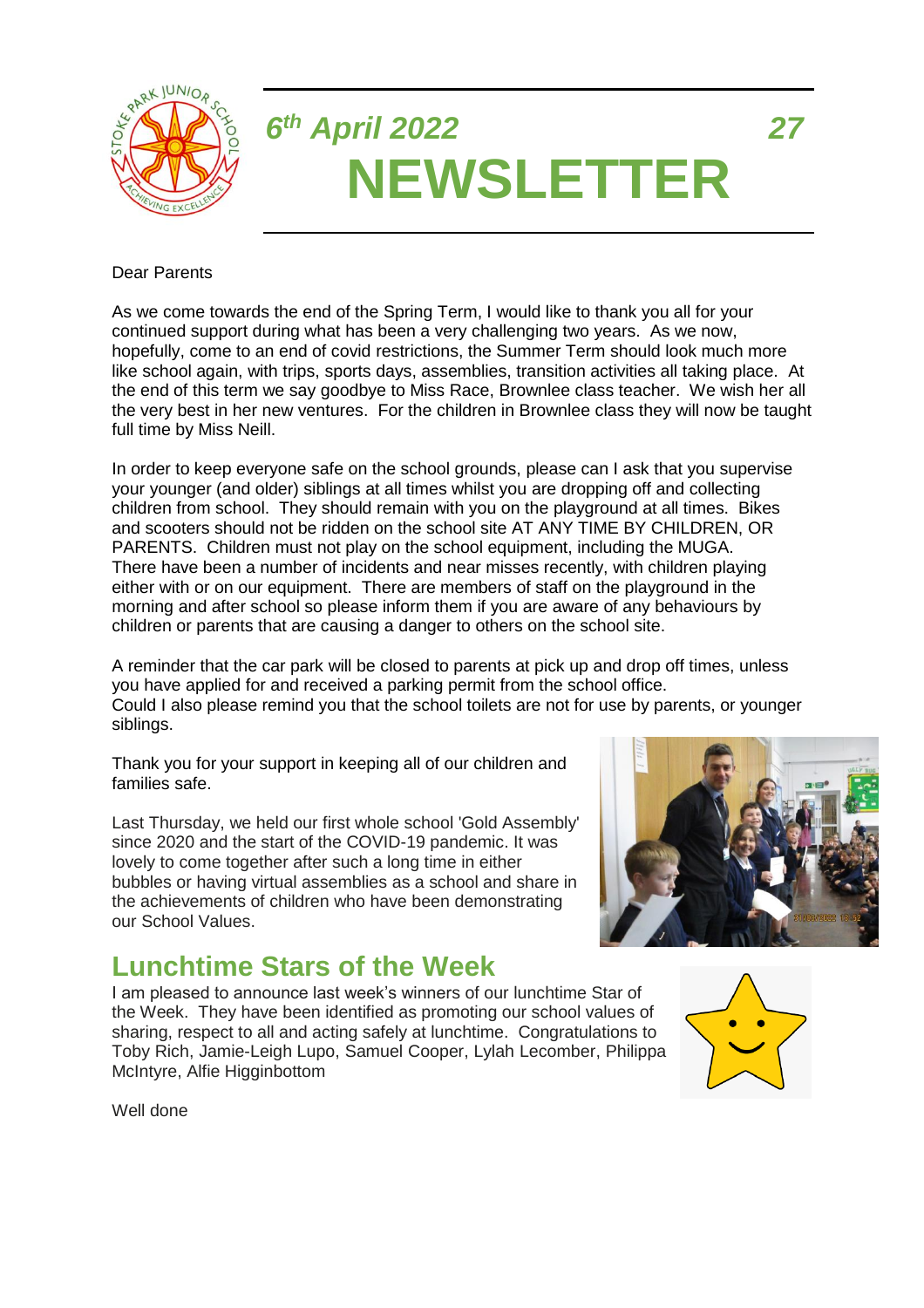#### **Vocal Festival**

On Tuesday 5th April, 30 children from the school choir travelled to Thornden Hall to perform a selection of songs as part of the Wyvern Vocal Festival. The children had a fantastic time rehearsing their 4 songs and an ensemble piece, Here Comes The Sun. A

massive congratulations to them all, and in particular our two soloists Alfie and Alba, both from Brownlee. 'It's a real pleasure to work with children so passionate about music. I look forward to more music events in the future!' - Mr Brook, Music Subject Lead.

### **School Dinners**

A reminder that the cost of school dinners will rise to £2.60 after Easter. The menus are also changing and can be found using this link:

<https://www.hants.gov.uk/educationandlearning/hc3s/education-catering/menu-primary> The Streets Menu will remain the same, starting back on Week 1.

### **Uniform**

At Stoke Park Junior School we believe the wearing of a school uniform encourages pride in the school, helps children to feel they belong to the school community and makes them look and feel ready and confident to work.

We expect children to wear school uniform and ask all parents to support us in ensuring that they come to school dressed appropriately.

You can purchase uniform with or without logos. Uniform with a logo can be purchased from Skoolkit or the school office using your scopay account. If you do buy uniform via scopay, please let us know, as we do not get notified automatically.

Could I please remind you that ALL CHILDREN should wear sensible black school shoes. Trainers and boots and not permitted. We may be able to help financially with the purchase of school shoes if this is a problem. Please contact the office for details.

### **Lost Property**

IF your child has lost (or mislaid!) any uniform, coats, shoes, equipment, particularly a school sweatshirt, please can I ask you to check the lost property box in the reception area. Please ensure that all your child's uniform is clearly labelled, it makes it much easier to return to the children in the event of it being left or misplaced within school. Any lost property left at the end of this week will be disposed of.

## **Coin Weigh In**

Earlier in the spring term there was a competition between all year groups to see which class could bring in the most loose change and win the Coin Weigh In. Brownlee class, in Year 4 won the competition and were delighted to receive a cash prize donated by FOSP. The children chose to use the money to buy some new colouring pencils for the class. Mrs Jenkins and Mrs Hayball 'topped up' the shortfall following a Dragons Den style presentation from several Brownlee pupils, also donated some extra money to enable them to buy an electric pencil sharpener and a smart tray to keep the pencils organised. Thank you FOSP, Mrs Jenkins and Mrs Hayball from Brownlee class. The children can't wait to use their new pencils in the summer term.



### **Reading in Year 5**

You may have heard from your child that we have been reading Holes by Louis Sachar in our classes. It has been a real hit and the children have been incredibly engaged. We have been thoroughly impressed with the discussions that they have had around the characters and plot.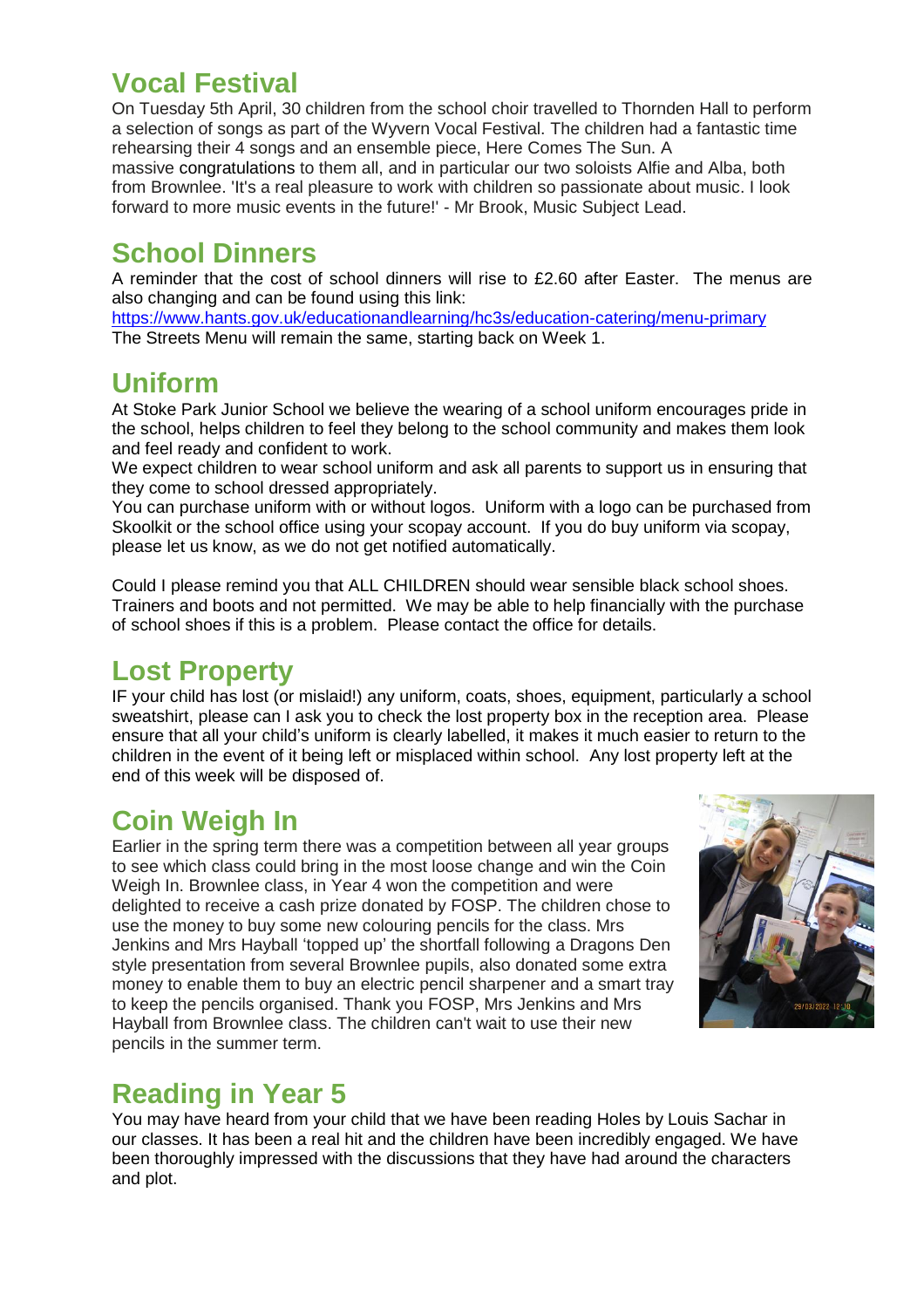We just wanted to recommend some other books by the author to encourage children to keep reading.



### **Year Group Book Shops**

Please encourage your child to visit the fantastic range of free books available in their book swap area before the Easter holidays begin. Every year group has a range of good quality classic and modern texts that are available to the children and perfect for reading over the Easter break

### **AGEAS cricket at Stoke Park Junior School.**

Last week years 3 and 5 were lucky enough to take part in a cricket session run by AGEAS bowl, where Hampshire Hawks play. Ben the coach, taught the pupils lots of new skills that are needed to play cricket in a fun and fast paced way. All children took home a leaflet explaining about the courses available to them, should they wish to take up cricket outside of school.

If your child is interested please use the websites below to find out more information. allstarscricket.co.uk (age 5-8)



#### **House Cross Country**

dynamoscricket.co.uk (age 8-11)

During the day, on Friday 1<sup>st</sup> April the whole school participated in House Cross Country. Through sunshine, wind and even snow children ran, skipped or walked two or three laps of the course. Mrs Sinclair was helped by the newly appointed House Captains and Vice Captains and the Head boy and Girl. Mrs Sinclair was very impressed with their commitment, positivity and hard work throughout the day and was delighted to see so many children taking part with enthusiasm. At the end of the day Mrs Sinclair asked the Year 6 helpers for their thoughts on the day and below are some of their comments;

"A really fun and challenging event."

Head Girl, Anna Gordon

"Today was amazing. Who knew that the year 3 were so speedy, despite the cold climate!" Escombe Vice House Captain, Stefania Reeve

"It was a great day!"

Elkins Vice House Captain, Joshua Bradbury **Posults** 

| Year<br>Group | <b>Name</b>          | <b>Position</b> | <b>House</b> |
|---------------|----------------------|-----------------|--------------|
|               | <b>Rufus Silcock</b> | 1st             | Sedgewick    |
| 3             | Henry Polkinghorne   | 2nd             | Escombe      |
|               | <b>Harry Sibbons</b> | 3 <sup>rd</sup> | Longmead     |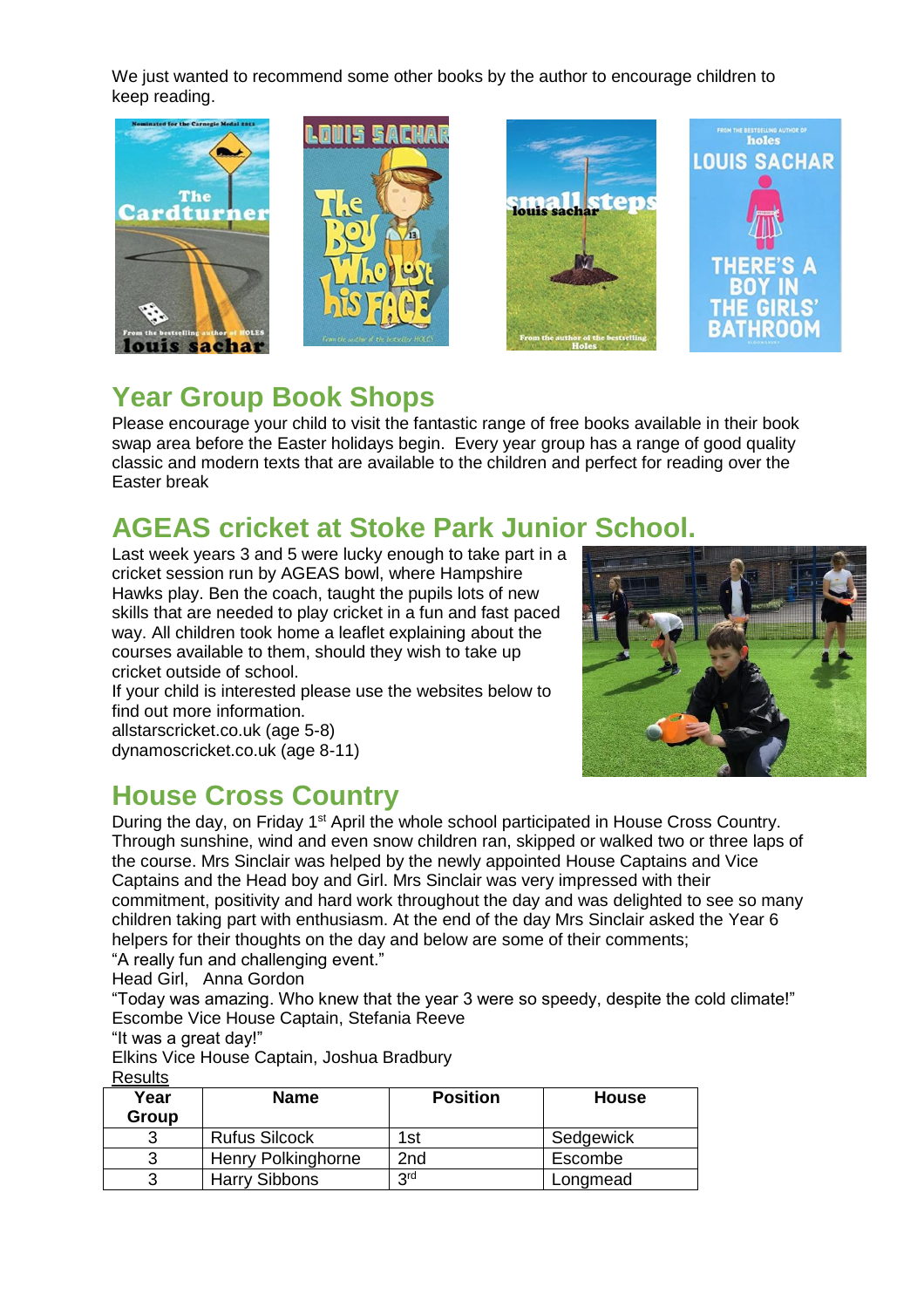| 4 | Joseph Holland       | 1st             | Longmead      |
|---|----------------------|-----------------|---------------|
| 4 | <b>Flora Graves</b>  | 2 <sub>nd</sub> | Sedgewick     |
| 4 | Zach Maslin Prothero | 3 <sup>rd</sup> | Longmead      |
| 5 | Jack Sansome         | 1st             | Longmead      |
| 5 | <b>Harry Bowler</b>  | 2 <sub>nd</sub> | <b>Elkins</b> |
| 5 | Jayden Bayley        | 3 <sup>rd</sup> | Escombe       |
| 6 | Harrison Long        | 1 <sub>st</sub> | Longmead      |
| 6 | Angus Silcock        | 2 <sub>nd</sub> | Sedgewick     |
| 6 | Louis Howard         | 3 <sup>rd</sup> | Sedgewick     |



Congratulations to the winning house, **Longmead.**

#### **Messsage from FOSP**

Wow folks what an amazing total we raised on Saturday. £1500!!!!!!!!!!! We can't thank you enough for your continued support with these events. You are the ones that make them as great as they always are. Hope you all have a fabulous Easter holiday and we'll see you back in a few weeks.

We have a few unclaimed eggs sat waiting to be nibbled. If you think they belong to you pop us a message on Facebook or email us at [stokeparkinfantassociation@gmail.com](mailto:stokeparkinfantassociation@gmail.com) Just a quick note for your diary, we have our next PTA meeting booked in for the 5th May from 7pm. We would love to see some new faces. So again drop us a message for more details.

Happy Easter everyone The SPIA/FOSP Team xx

This term ends on Friday at 3.15pm. We hope you all have an enjoyable and relaxing break and look forward to seeing the children back in school at 8.45am on Monday 25<sup>th</sup> April.

Allison Jenkins Headteacher

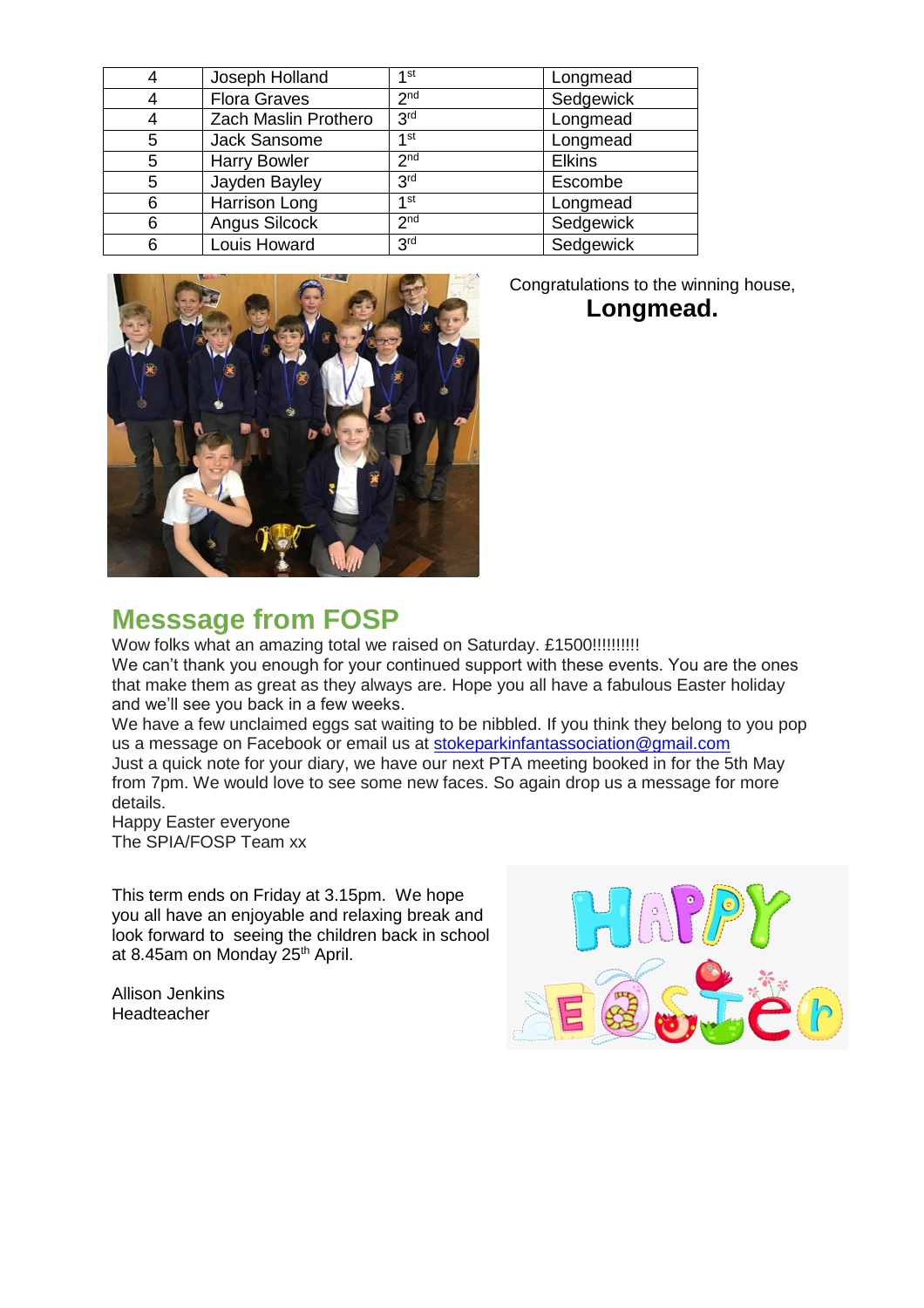#### **VACANCIES - Lunchtime Supervisory Assistants**

We are currently seeking lunchtime supervisory assistants to join our happy team. The successful candidates will be enthusiastic, reliable and keen to support the school.

Duties will include

- Supervising children in the lunch hall (or if eating in their classrooms) and helping to promote healthy eating
- Supervising and engaging with children on the playground. Encouraging positive play and listening to children
- Being aware of health and safety to ensure a safe environment for all.

The successful applicant will need to:

- Be part of a team, communicate positively with children and other adults
- Enjoy working with children and small teams of adults
- Be a good time keeper
- Be reliable and consistent in promoting good behaviour and the values of the school
- Ensure the safety and welfare of children at all times.

Hours of work (term time only): 11.55am – 1.00pm daily Salary: Grade A, £2,371 per annum

For an application pack and further details please contact Judith Young in the school office on 023 80612789.

#### **VACANCY- Cleaner**

- **Closing Date: Monday 4th April Job Start Date: As soon as possible**
- **Contract/Hours: Permanent, Part-time <b>Salary Type:** A1
- **Hours of Work: Monday - Friday 6.30am – 8.30am or 3.30pm – 5.30pm + cover**
- **Contact e-mail address:** [dave.jones@stokeparkjunior.co.uk](mailto:dave.jones@stokeparkjunior.co.uk)

The school is looking to appoint a reliable and efficient cleaner to join our friendly and hardworking team or cleaners. The successful candidate will work every day, either morning or afternoon, with the ability to cover other sessions.

The candidate will be expected to:

- Take pride in their work and clean the school to a high standard, ensuring our children have a clean and safety school in which to learn.
- Maintain working relationships with colleagues and all school staff.
- Manage workload effectively.
- Ensure correct reporting and monitoring of any health and safety issues.
- Keep designated areas of the school in a clean and hygienic condition, which will include classrooms, corridors, offices, toilets and kitchen areas.

Experience would be an advantage, although full training and support will be provided.

#### **Safer Recruitment**

Stoke Park Junior School and Hampshire County Council are committed to safeguarding and promoting the welfare of children and young people and expect all staff and volunteers to share this commitment. We will ensure that all our recruitment and selection practices reflect this commitment. All successful candidates will be subject to Disclosure and Barring Service checks along with other relevant employment checks.